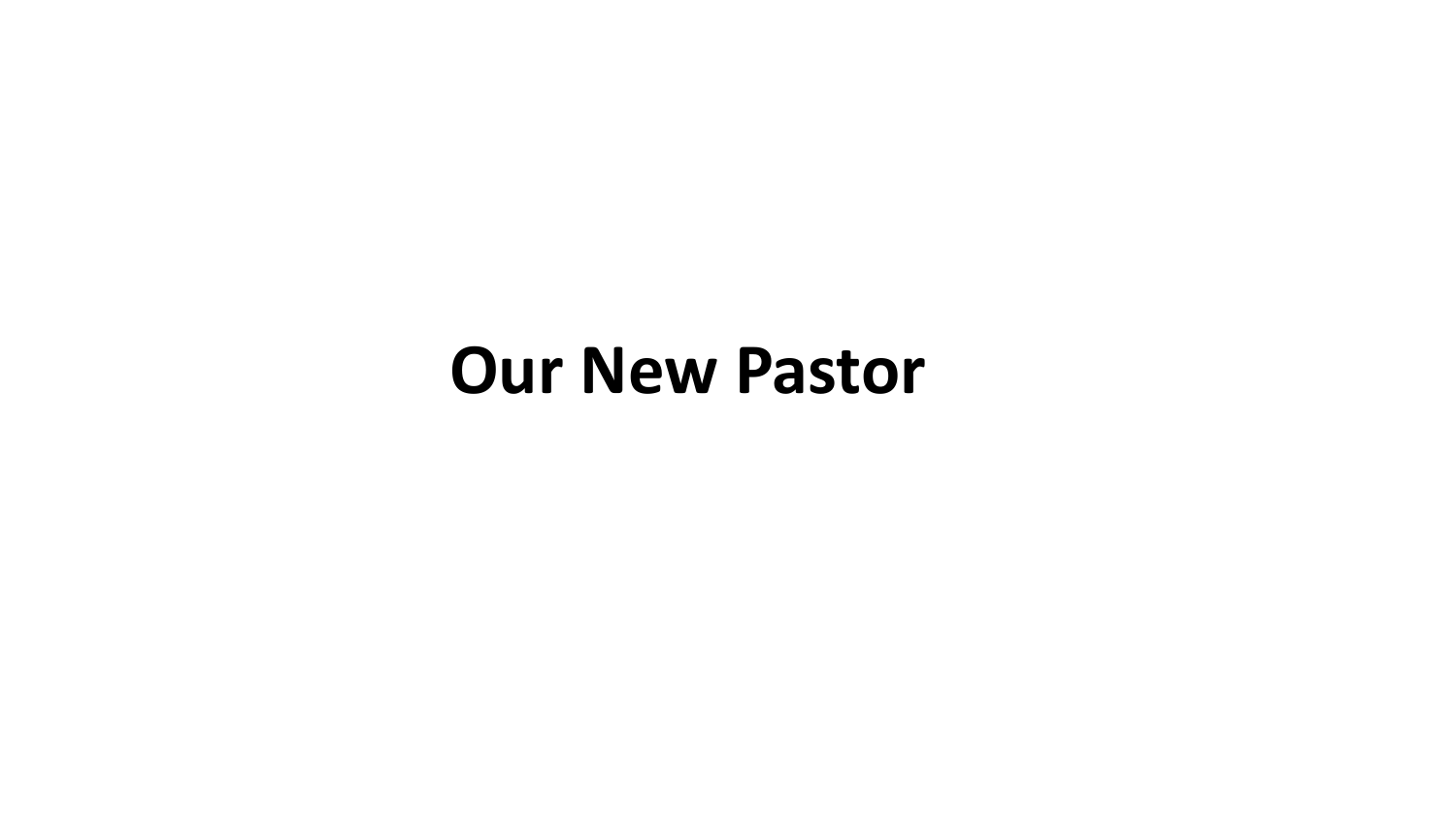#### **GETTING STARTED**

October 10, 2021 – Congregation authorized Session to appoint the DPNC

October 18, 2021 – Session met to determine the DPNC

October 20, 2021 – Final DPNC member added

October 24, 2021 – DPNC commissioned at Sunday service

October 25, 2021 – First meeting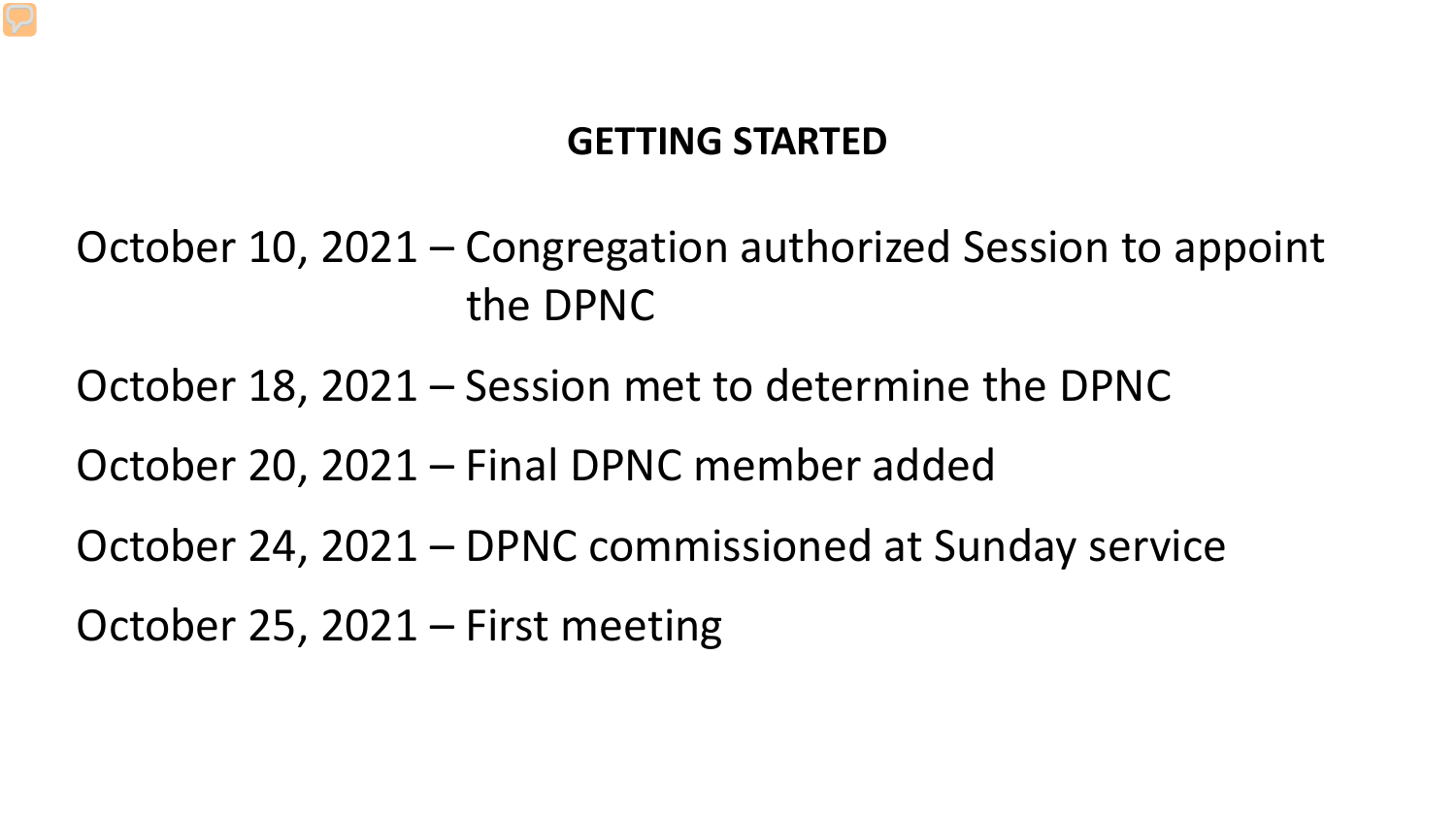## *Members of the Designated Pastor Nominating Committee (DPNC)*

Jay Lough – Chair Lois Wenzell – Deputy Chair Jim Baer – Secretary/Editor Gisele Onga Nana – Member Lindsey Smith – Member Betsy Stagno – Member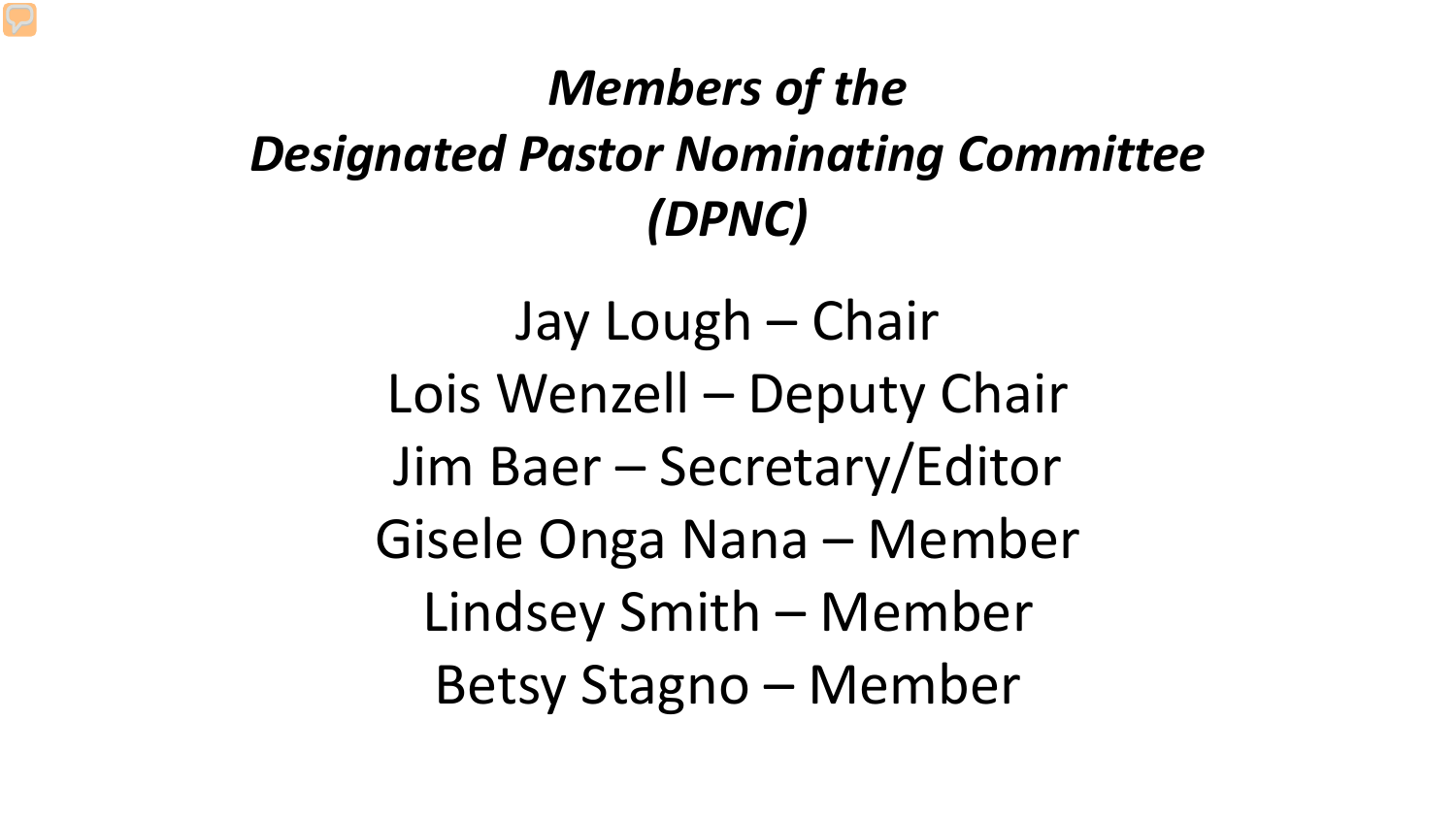

Gary Mears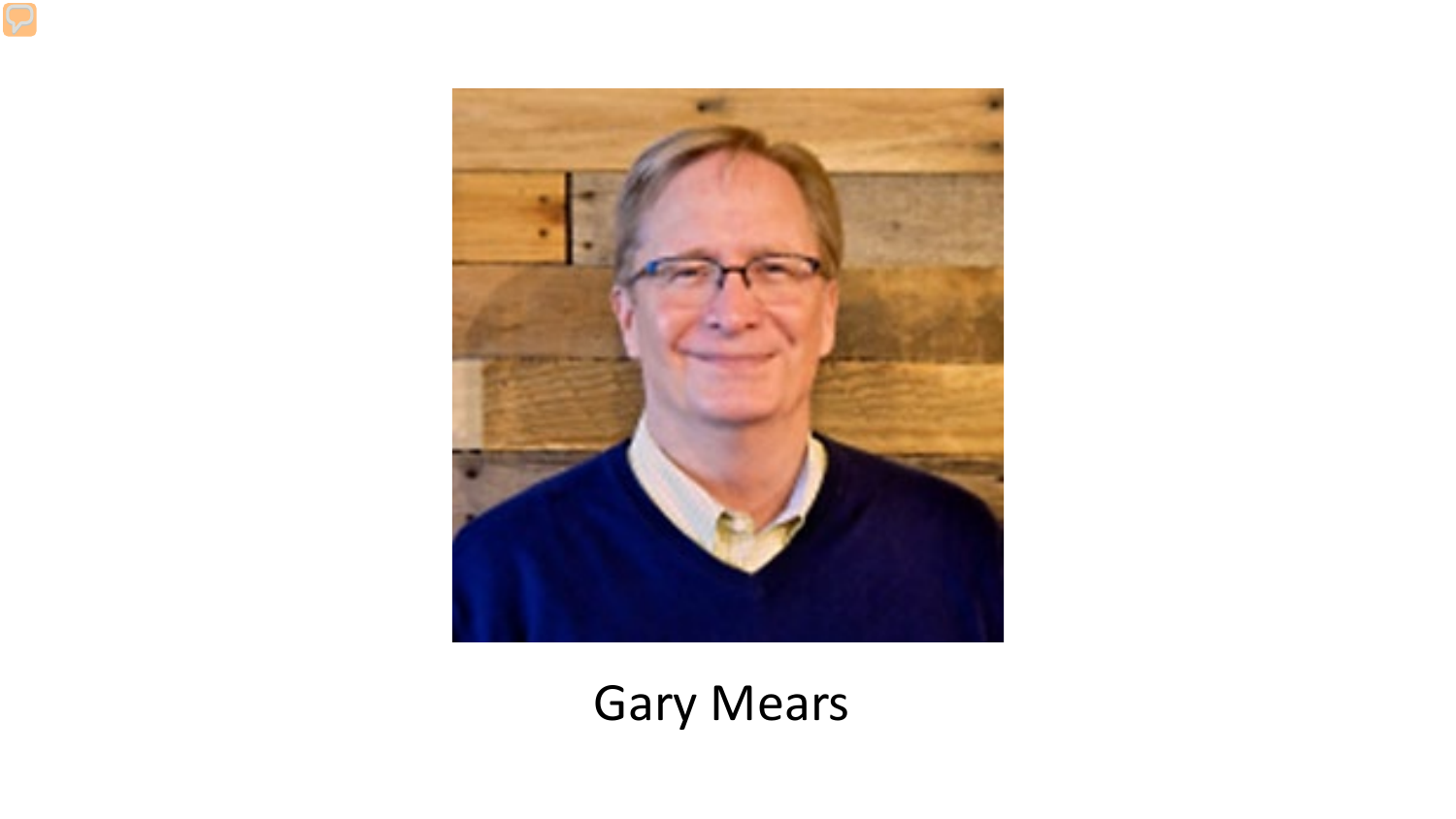## COMMISSIONED RULING ELDER

Does the same work and has the same authorities as an ordained minister for a given congregation:

- Preach and plan worship
- Officiate over the Lord's Supper
- Baptize
- Officiate at weddings
- Conduct funerals
- Moderate Session meetings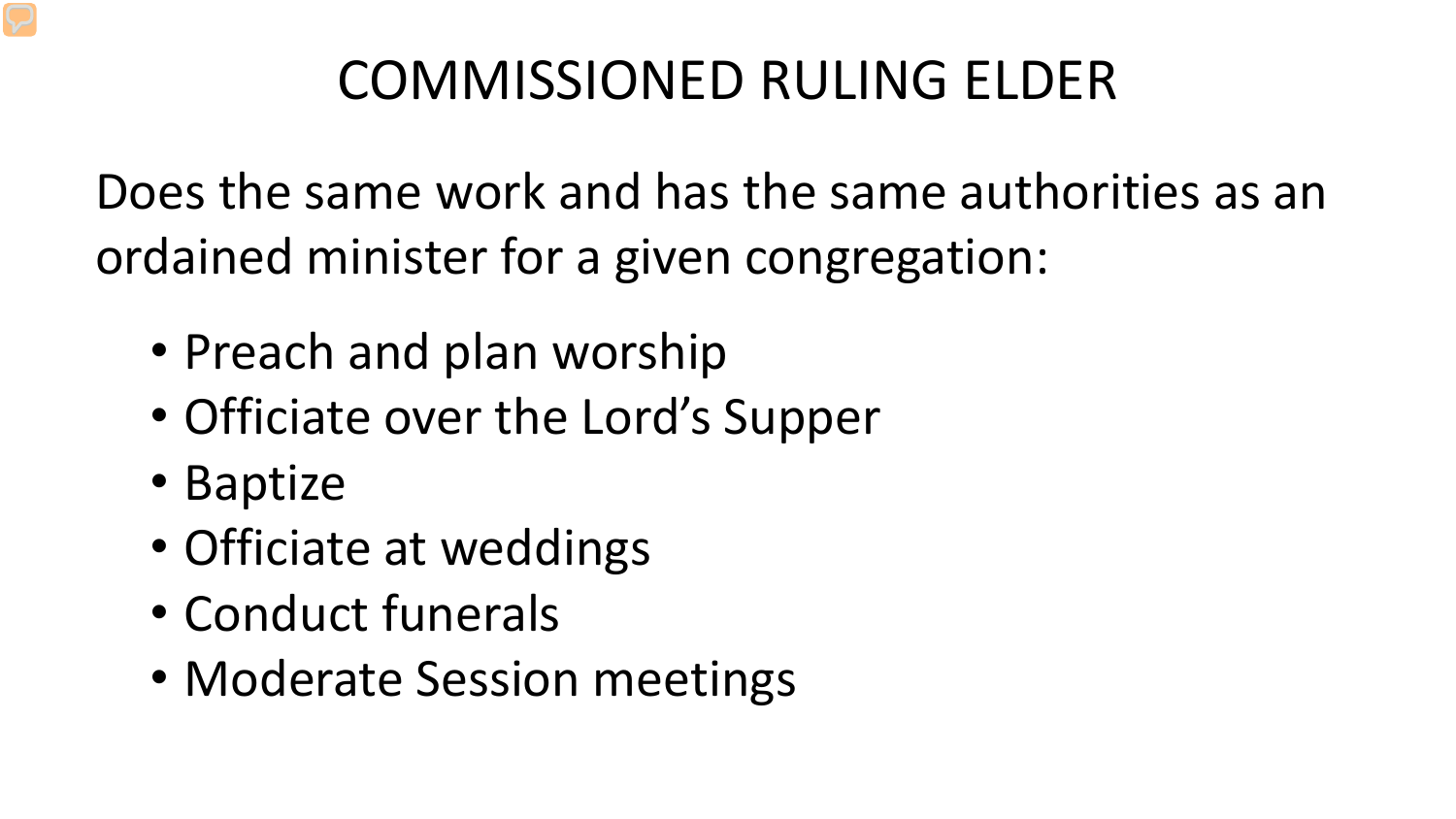# Gary will not be commissioned until September This means that until then he will not:

- Officiate at sacraments (Baptism and Communion)
- Moderate Session meetings

Presbytery will provide an ordained pastor for sacraments and session moderation for these four months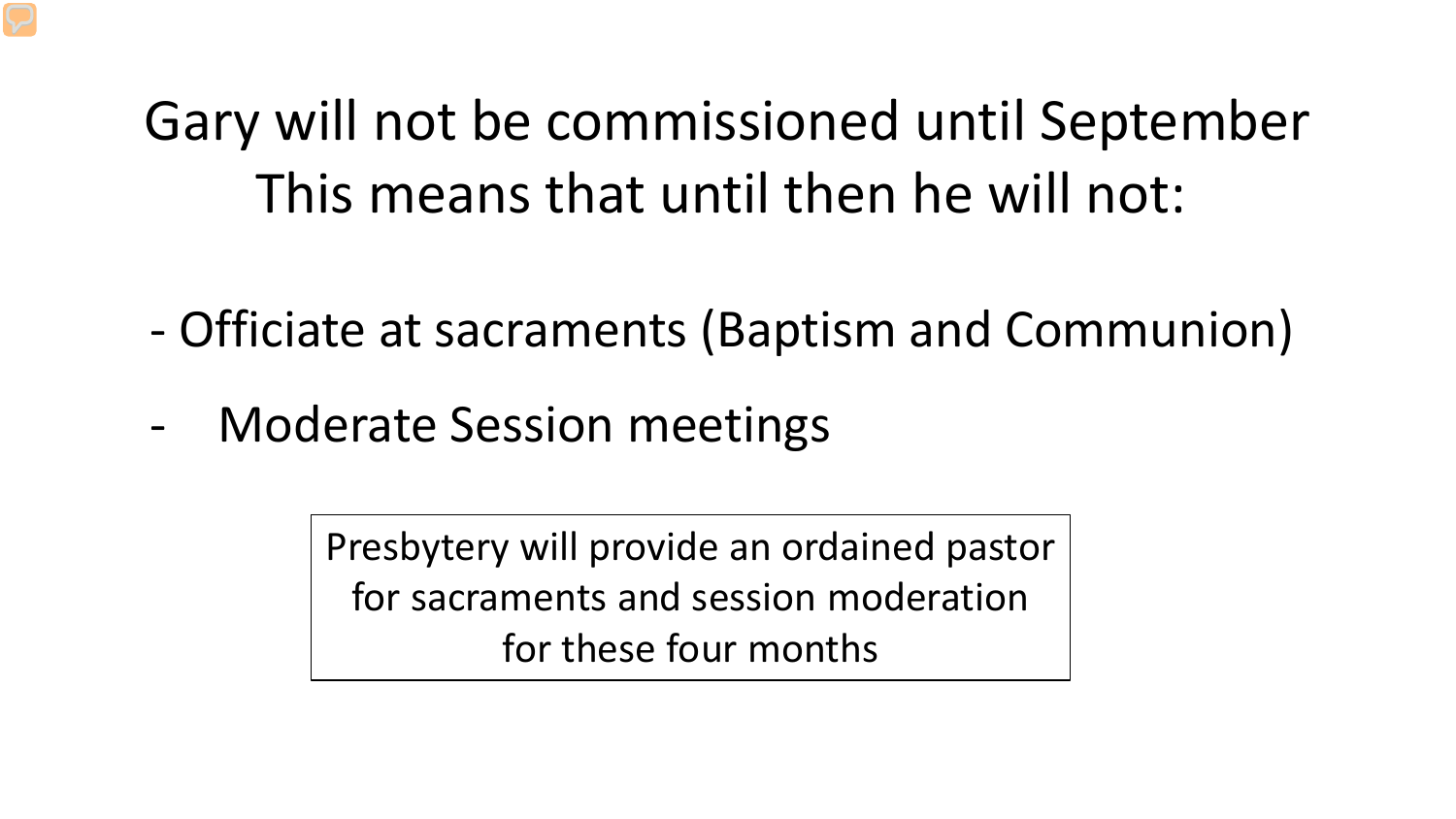### **How do we know that Gary is the right person for CPC?**

- \* National Presbytery background check
- \* Highly recommended by the Presbytery
- \* Current church recently offered him a full-time job (Boonsboro First Christian Church– Boonsboro, Maryland)

### **What Your DPNC Did … why we are convinced**

- Resume
- On-line information
- One page Statement of Faith
- Two in-person interviews
- Watched four on-line sermons
- Checked five references all more than "good"

… and Gary Mears has the skill set that will help us to grow CPC.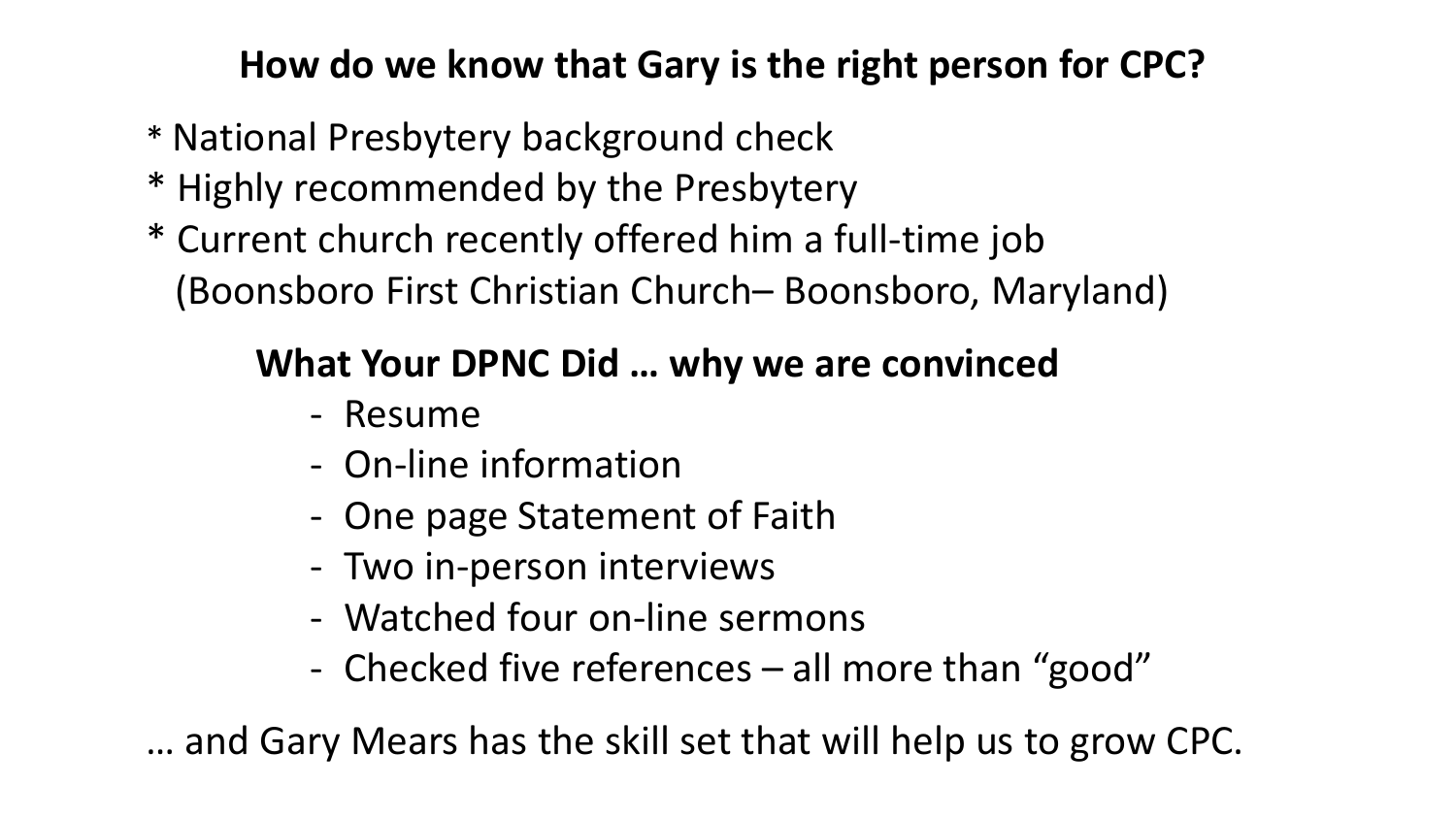Our Prayer for Weeks …

Lord, Send us someone whose greatest joy meets our deepest needs …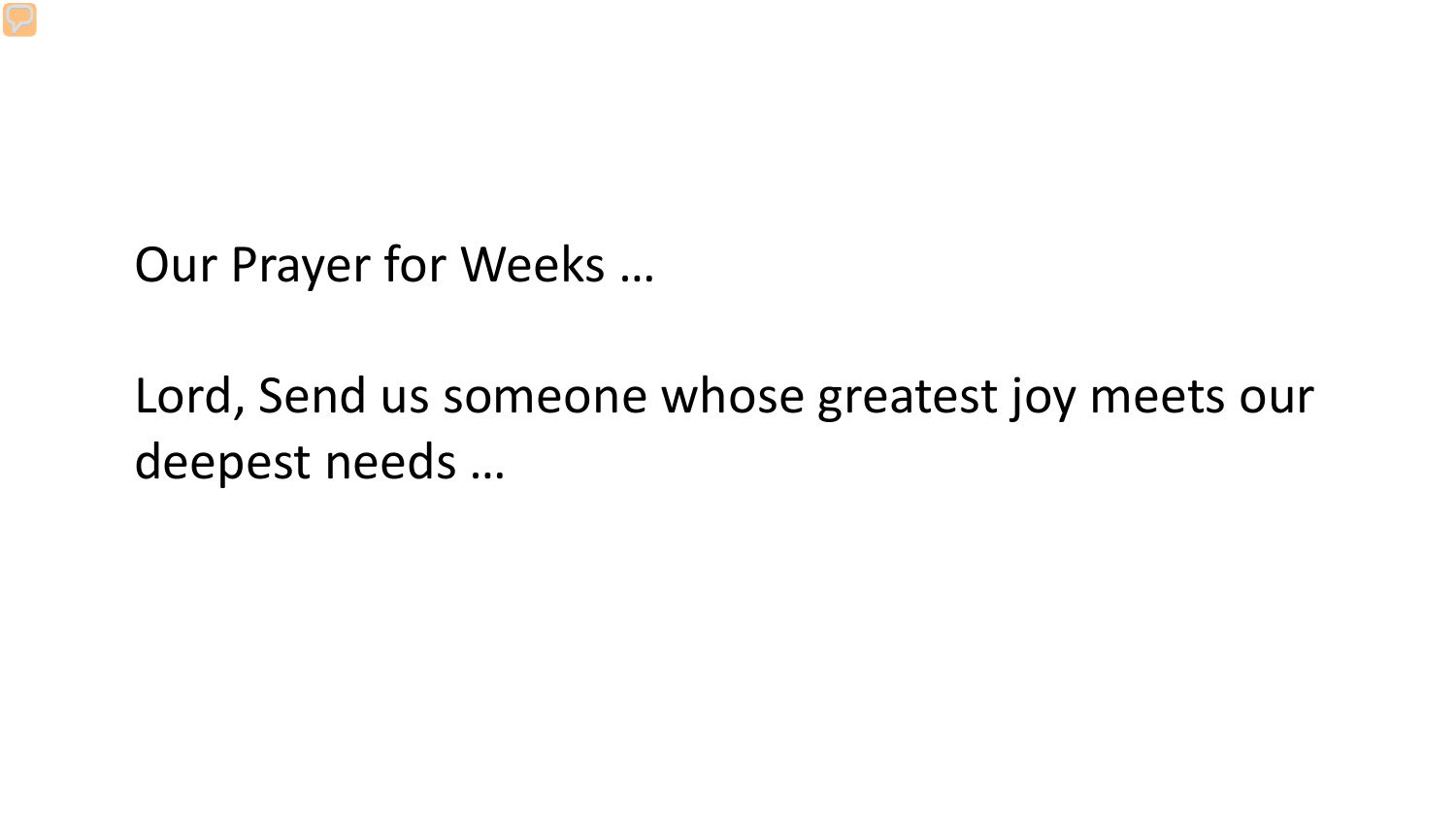# Gary Mears

# Education

- **Wesley Theological Seminary** 2018 Present Master of Arts, Theology (in progress)
- **University of Virginia**

Bachelor of Science, Commerce

Master of Education, Counseling

Proven Experience…Skills Presbytery tested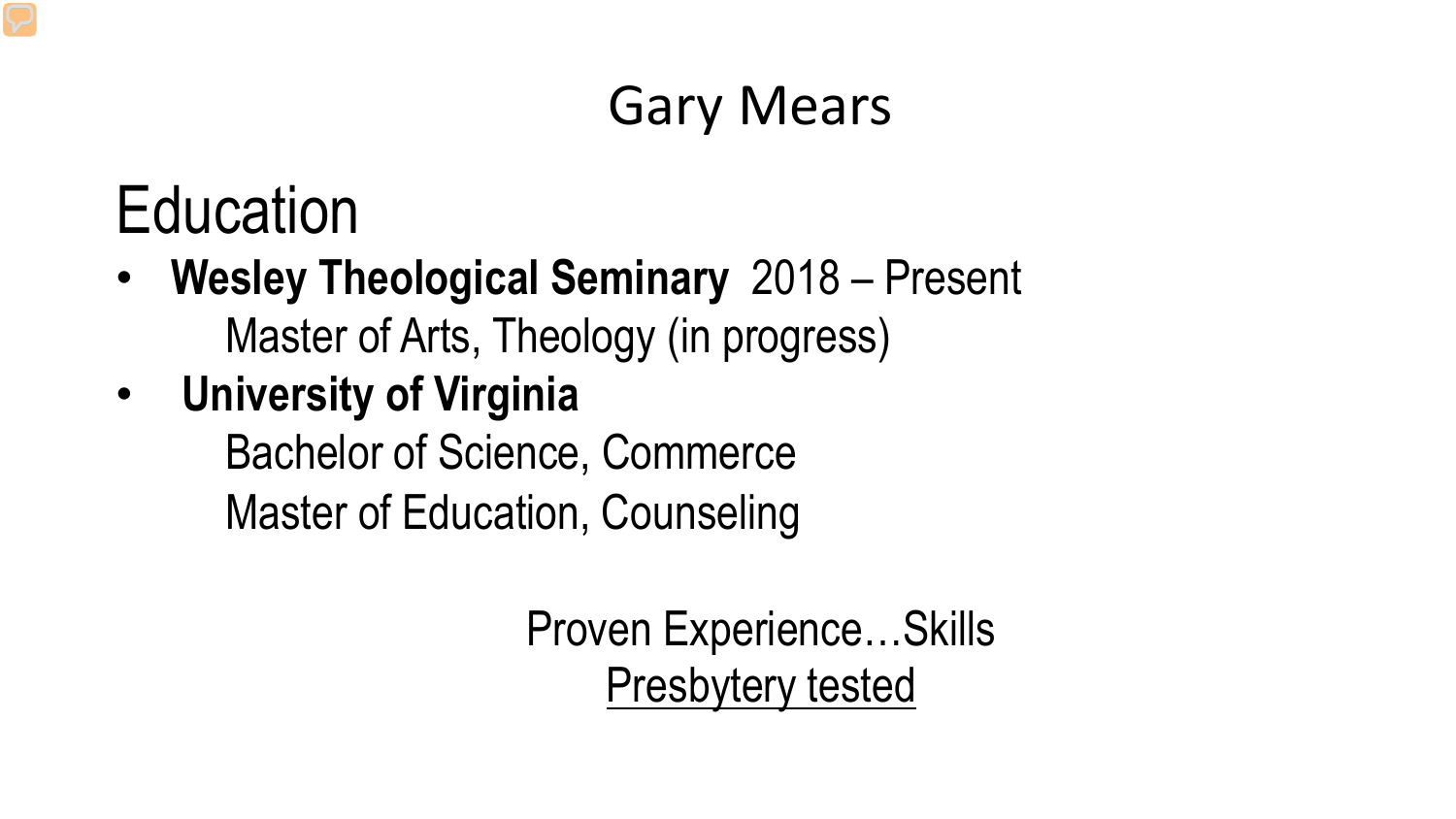#### **Additional Work …**

### **Guest Preacher**

Sunday morning guest preacher for local churches: Riverside Presbyterian, Brambleton Presbyterian, Leesburg Presbyterian, Boyds Presbyterian, and Christ Church – Lucketts (Episcopal)

#### **Riverside Church, Sterling VA & First Presbyterian Church, Lancaster, PA – Lancaster County Council of Churches - Treasurer, Board of Directors**

Provided leadership to the Council, especially in the areas of fund-raising and financial management. Served as Treasurer until asked to step in as Interim Executive Director.

#### **Youth Group Volunteer**

Worked to share God's love and teach the Gospel to high school and middle school students. Served as primary speaker at several large Summer Youth Retreats, led Bible Studies and Small Groups.